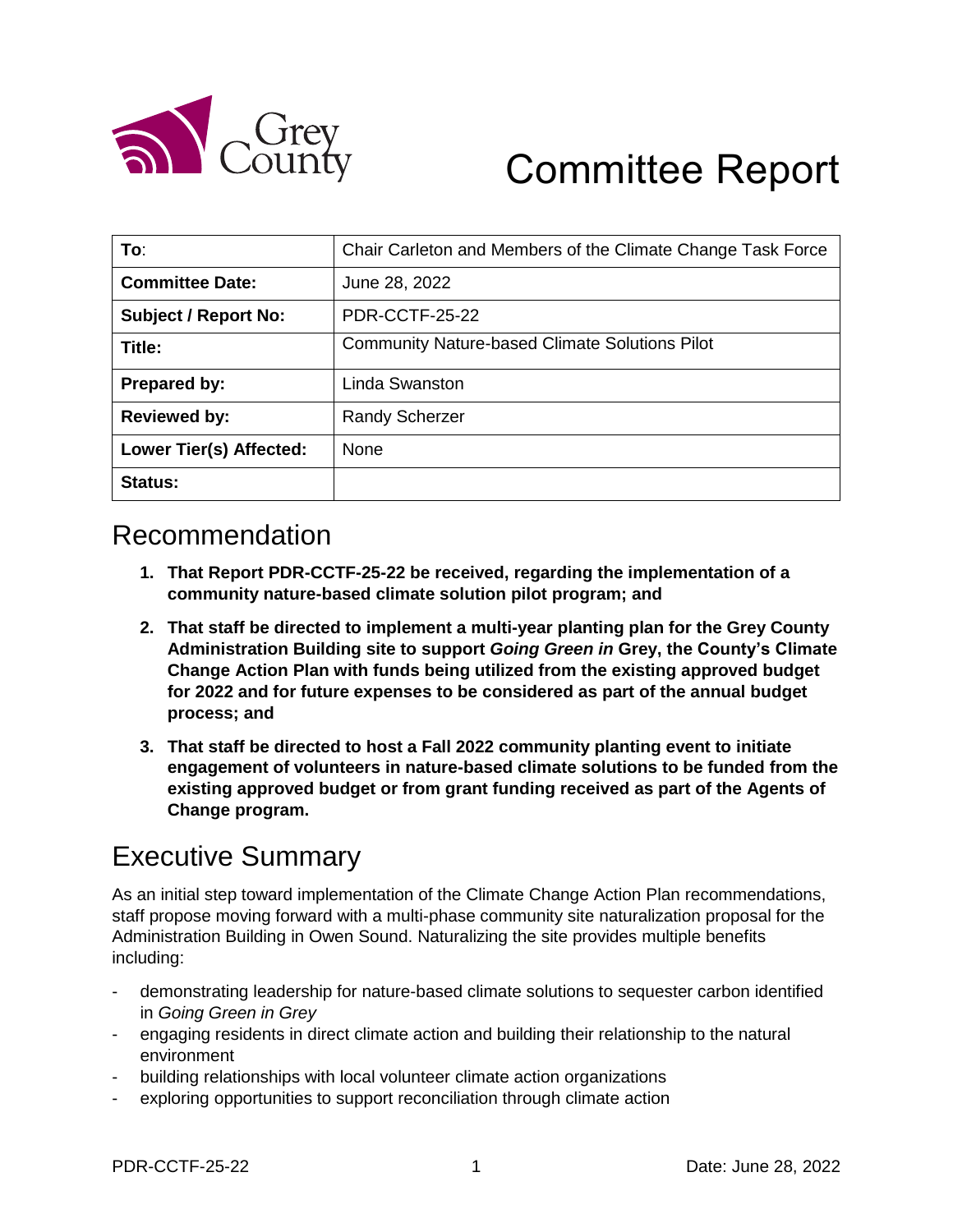# **Background**

County Council's recently adopted *Going Green in Grey* Climate Change Action Plan (CCAP) has a focus on nature-based solutions including 'Action 1: Afforestation, Habitat and Biodiversity Protection.' Council has set a target of 1 million trees being planted across the Grey County community by 2030 and 5 million by 2050.

In the Spring of 2021, a group of residents associated with NeighbourWoods North (NWN) reached out to Grey County to propose the naturalization of the Grey County Administration Building Property at 595 9<sup>th</sup> Ave East, Owen Sound. In the Summer of 2021 Grey County's Climate Change Initiatives Manager met with the NWN group to discuss their proposal. In Fall 2021 County staff, including the Housing Manager responsible for the Administration Building property, walked the site with NWN volunteers and Grey Sauble Conservation Authority's (GSCA) Forestry Coordinator to assess appropriate planting based on the site's orientation, gradient, soil, water conditions and utility locations. From this the NWN volunteers prepared an options paper of planting approaches that informed the planting proposal in this report. Given NWN's history of successful resident engagement in other large scale planting projects the opportunity for the Administration Building project to also engage volunteers was explored.

#### Proposed Naturalization Actions

| Having reviewed the NWN suggestions in discussion with Housing and Maintenance staff, and |
|-------------------------------------------------------------------------------------------|
| GSCA, Staff are recommending an initial set of actions in 2022:                           |

| 2022 Actions                                                                                                                                                                                                               | <b>Cost</b><br><b>Estimate</b> | <b>Rationale</b>                                                                                                                                                                                                               |  |  |
|----------------------------------------------------------------------------------------------------------------------------------------------------------------------------------------------------------------------------|--------------------------------|--------------------------------------------------------------------------------------------------------------------------------------------------------------------------------------------------------------------------------|--|--|
| <b>Sugar Maples</b><br>Plant 10 Sugar Maples along the 6 <sup>th</sup><br><b>Street East sidewalk</b><br>Mulch under trees                                                                                                 | \$2000                         | Trees are native to area and will do<br>$\blacksquare$<br>well in the soil on that area of the site<br>Will provide shade and windbreak to<br>$\overline{\phantom{a}}$<br>pedestrians walking up to<br>Administration building |  |  |
| <b>Pollinator Gardens</b><br>Establish two 12x15 foot pollinator<br>gardens:<br>Lower level 6 <sup>th</sup> street<br>$\cap$<br>building entrance<br>South side of the building<br>$\circ$<br>adjacent to the concrete pad | \$3000                         | Attract beneficial pollinators to<br>-<br>Administration building site<br>Provide educational opportunity for<br>$\qquad \qquad \blacksquare$<br>staff and residents                                                           |  |  |
| <b>Shade Trees</b><br>Plant 4 shade trees on South side of<br>building at ground level towards the<br>front of the building                                                                                                | \$800                          | Provide shade to staff area<br>$\qquad \qquad \blacksquare$<br>Reduce heating and cooling demands<br>-<br>on the administration building through<br>shading and wind break                                                     |  |  |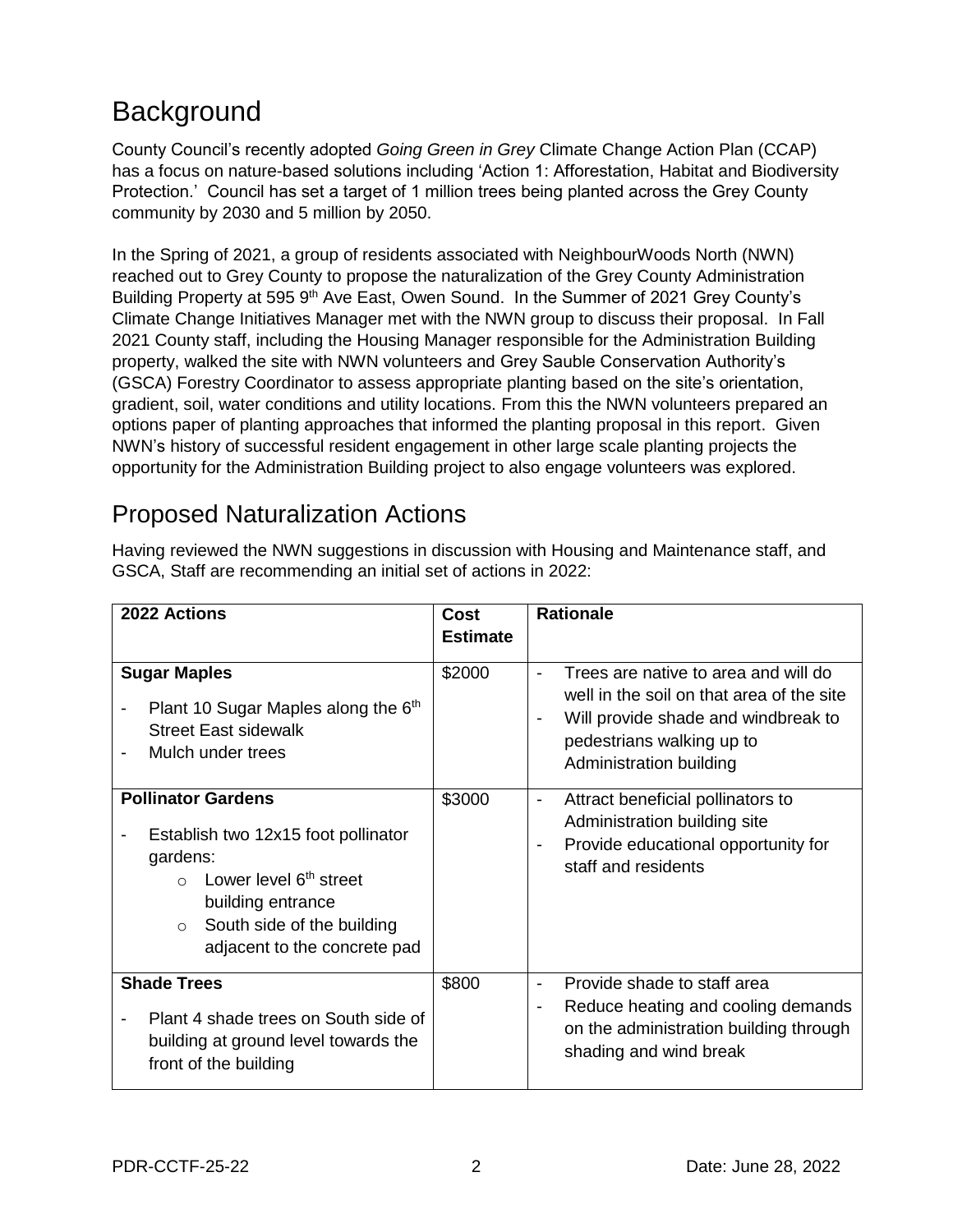|                                                                                                                                    |                                                  | $\overline{\phantom{a}}$      | Use native species potentially, White<br>Oak and Mountain Ash |
|------------------------------------------------------------------------------------------------------------------------------------|--------------------------------------------------|-------------------------------|---------------------------------------------------------------|
| <b>Explore Rain Garden</b><br>Investigate planting native plants in<br>the northwest corner of the property<br>to manage rainwater | Existing<br>staff<br>capacity<br>for<br>research | $\overline{\phantom{a}}$<br>٠ | Manage rainwater<br>Provide pollinator habitat                |

Staff will monitor the 2022 plantings for outcomes and issues, along with impacts on maintenance. Maintenance impacts are anticipated to be minimal to moderate. There will be reduced mowing requirements due to the mulching around the newly planted trees, there will be additional watering requirements associated with the new trees over the first 1-5 years. The pollinator gardens will require an estimated one hour a week of weeding and maintenance, the potential for Administration Building staff to participate in the maintenance will be explored as part of wellness programming.

The monitoring of the 2022 plantings will inform if any revisions are needed to the proposed goforward planting program (map of phased plantings provided in Attachment 1):

#### *2023*

Establish bioretention rain garden in northwest corner of the property.

#### *Future years*

- Create native woodlot on south side of the property planting 30-40 native trees from the South corner of the building down to the 9<sup>th</sup> Avenue East Sidewalk

A 3D visualization of the planting projects once mature is available online here: <https://arcg.is/1r9zuO>

## Community Engagement

Naturalization of the Administration building property is an excellent opportunity to pilot engaging Grey County residents in nature-based climate solutions that support "Theme 8 – Outreach & Engagement" of *Going Green in Grey*. Co-hosting a community planting event with Neighbourwoods North in Fall 2022 will begin building awareness of Grey County's climate action plan and will engage residents in taking direct climate action. NWN will help with community engagement by mobilizing volunteers for a planting event in the Fall by connecting with their own membership, local Climate Action Teams and the Master Gardeners of Grey Bruce. Based on the outcomes of the Administration Building planting event other Grey County sites could subsequently be naturalized with the help of resident and staff volunteers.

Engaging volunteers in the planting project begins to implement Action 19 of *Going Green in Grey*, 'Establish a Climate Action Engagement Program'. With support of the Agents of Change program funded by ICLEI Canada, staff are currently exploring how to develop a community climate volunteer program grounded in Indigenous knowledge to accelerate nature-based climate solutions, advance reconciliation, and deliver benefit to local Indigenous communities. Conversations are ongoing with M'Wikwedong Indigenous Friendship Centre about how best to